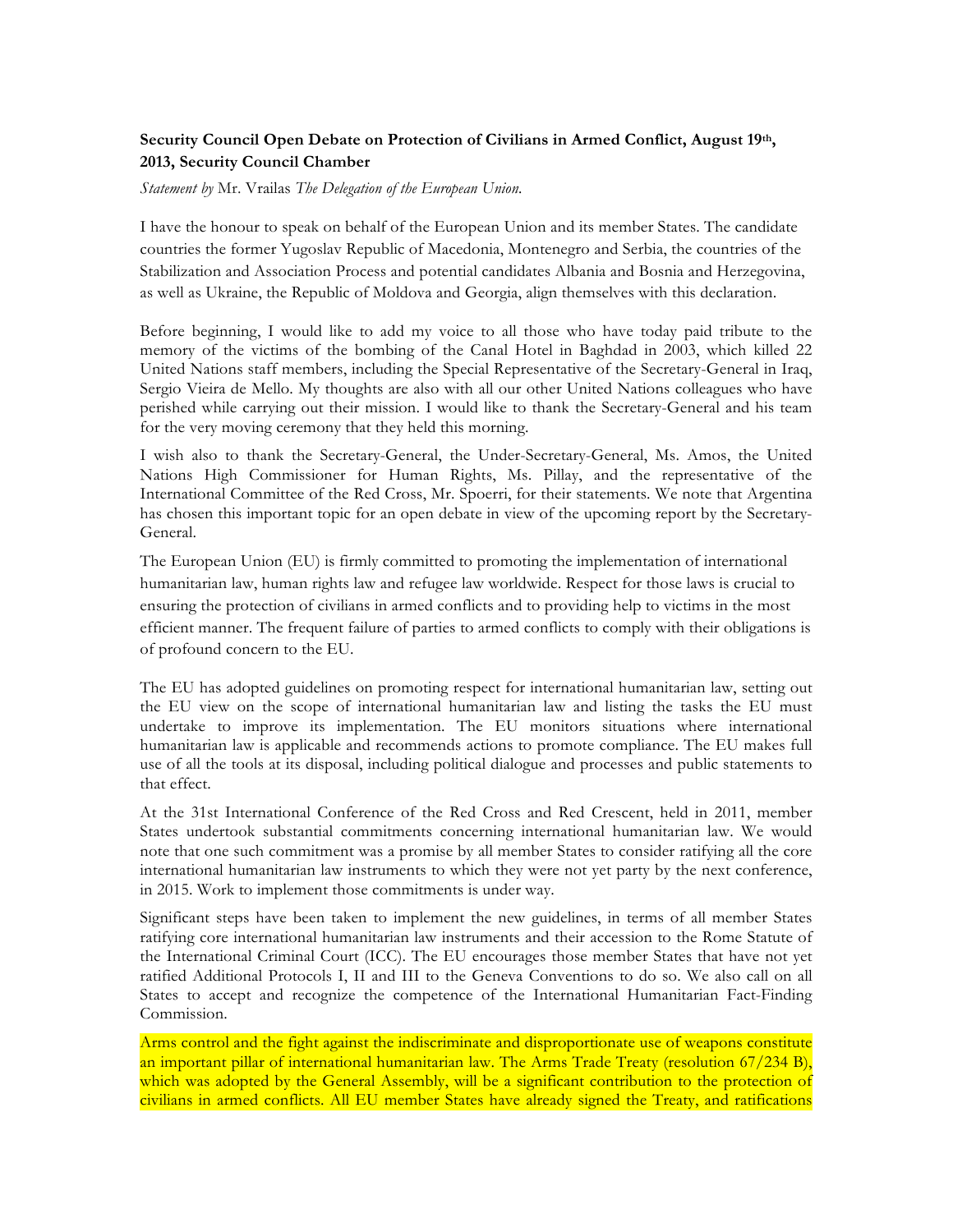are under way. We believe that, by ensuring that conventional arms are traded in a responsible way, the Arms Trade Treaty can reduce gender-based violence and improve the lives of hundreds of thousands of men, women and children around the world. The EU encourages all States Members of the United Nations to sign the Treaty and will actively support its early entry into force and proper implementation.

The European Union is also satisfied with the significant progress made in the fight against the suffering and casualties caused by anti-personnel mines and cluster munitions. Considering the tremendous humanitarian and development challenges still posed by such weapons, it is clear that much more remains to be done.

We continue to be very preoccupied by the humanitarian impact of the use of such weapons in densely populated areas. We take note of the view expressed by the International Committee of the Red Cross recalling that the use of explosive weapons with a wide-impact area must be avoided in densely populated areas.

Unfortunately, it is often women and children who suffer the most in armed conflict. In particular, the use of rape and sexual violence as a method of warfare is one of the most serious violations of international humanitarian law. While some positive steps have been taken at both the national and international levels in holding perpetrators to account, more efforts to address this issue must be pursued.

Despite all these initiatives, it is clear that international humanitarian law is violated all too frequently. For this reason, the EU is closely following the initiative by Switzerland and the ICRC on the possibility of establishing a mechanism to improve compliance with international humanitarian law and welcomes the initiative to study the feasibility of such a mechanism.

Strengthening accountability when violations occur is a crucial element in encouraging the parties to armed conflict to comply with their international obligations. National Governments have the primary responsibility to provide accountability for violations of international humanitarian and human rights law. Where they fail to take the necessary steps in that regard, the ICC is a court of last resort. The Security Council has an important role to play, given that it has a global mandate to make referrals to the Court. The EU is a firm supporter of the ICC and believes it plays an essential role in promoting respect for international humanitarian law and human rights.

We must remember that, when mass atrocities occur, both the State in question and the international community are responsible for ensuring that all peoples are protected against such actions. The principle of the responsibility to protect makes clear that Governments have an obligation to protect their own populations, while the international community has an obligation to assist Governments in doing so and to react when Governments fail in their obligation to protect their civilians.

Humanitarian activities face a number of challenges today that are contributing to the shrinking of the humanitarian space and jeopardizing the core principles of humanity, neutrality, independence and impartiality that underpin humanitarian work. Swift, safe and unimpeded humanitarian access is a precondition for undertaking proper assessments of humanitarian needs, for the implementation and monitoring of relief operations and for ensuring appropriate follow-up.

However, humanitarian access remains the most significant challenge for humanitarian organizations, often owing to political considerations, administrative and physical impediments and restrictions or security-related concerns. In that context, the EU urges all parties to conflicts to grant humanitarian organizations rapid, safe and unimpeded access to the affected population and notes that any arbitrary denial of access constitutes a violation of international humanitarian law.